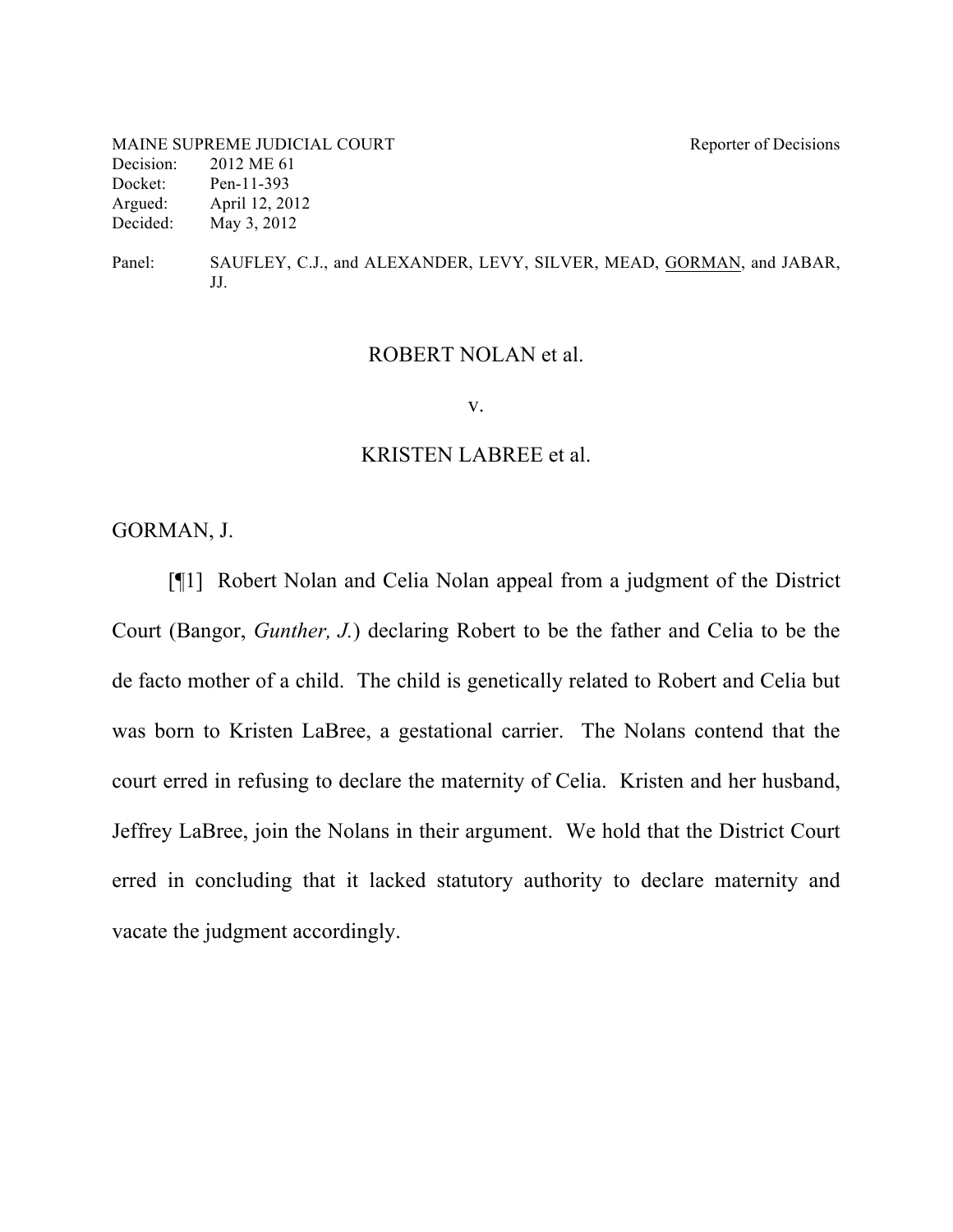### I. BACKGROUND

[¶2] Kristen LaBree gave birth to a child on December 9, 2010.<sup>1</sup> Neither Kristen nor her husband, Jeffrey LaBree, is genetically related to the child. Approximately nine months before the birth, a zygote created through the *in vitro* fertilization of Celia Nolan's egg cell with sperm from her husband, Robert Nolan, was implanted in Kristen. Despite these facts, accepted by all parties, a birth certificate listing the LaBrees as the child's parents was filed with the Department of Health and Human Services.

[¶3] On the day the child was born, the Nolans filed a complaint in the District Court in Bangor that requested that the court "order" that they were the parents of the child. Following a testimonial, uncontested hearing, the trial court determined that Robert Nolan is the father of the child and declared his paternity, but declined to declare Celia's maternity, holding that there was no statutory authority for such a determination. The court did declare that Celia Nolan is the de facto mother of the child and awarded sole parental rights and responsibilities to the Nolans. The Nolans timely appealed.

 $\overline{a}$ 

<sup>&</sup>lt;sup>1</sup> The court's original and amended parental rights and responsibilities orders state that the child was born in February 2011. The court's findings, however, list the birthdate as December 9, 2010, which is consistent with the birth certificate in the record. On remand, the District Court's judgment should reflect the correct date of birth.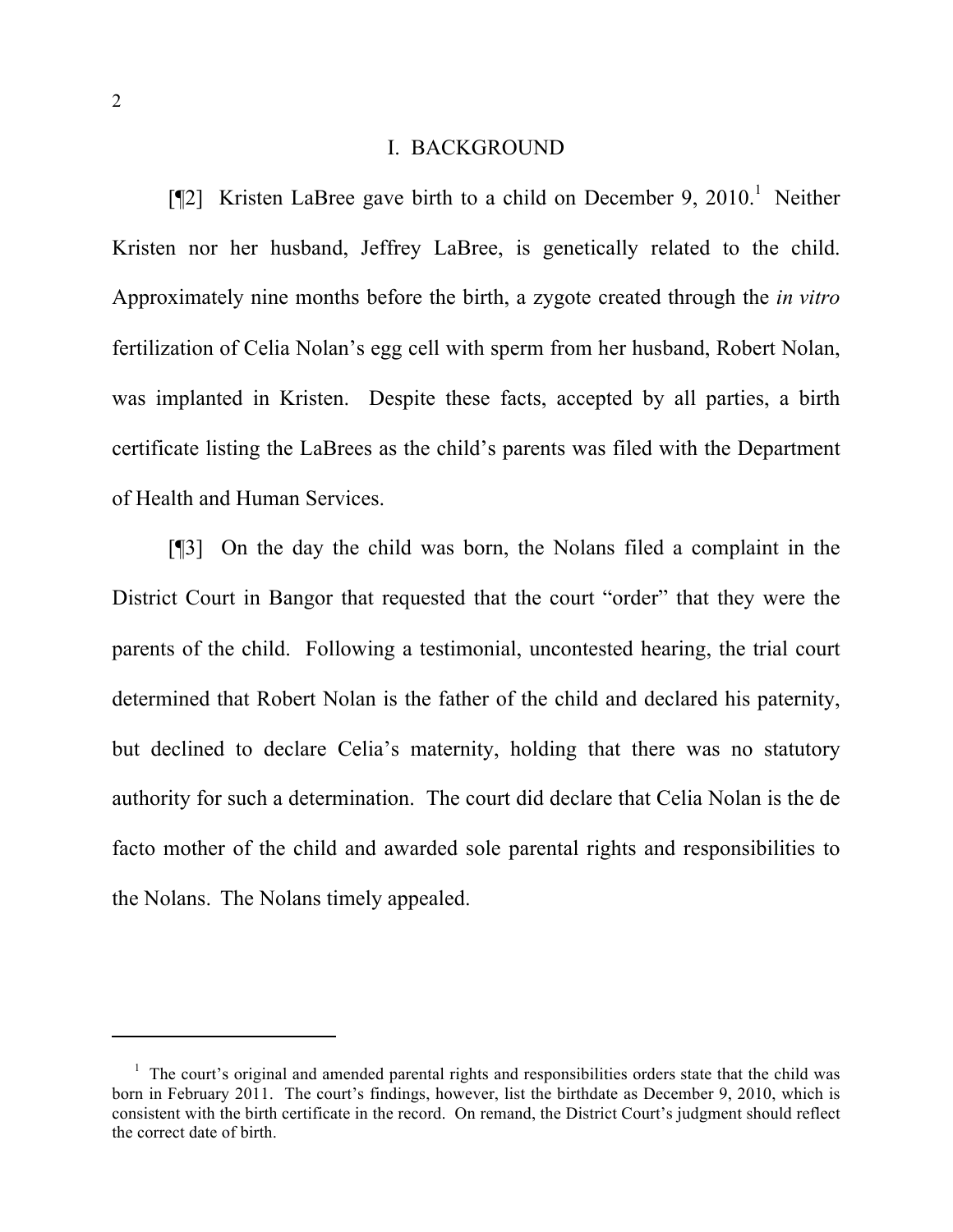#### II. DISCUSSION

[¶4] Title 19-A M.R.S. § 1553 (2011) provides the District Court with clear statutory authority to declare legal paternity, and the court recognized that authority in granting Robert the relief that he requested. In addition, 19-A M.R.S. § 1556 (2011) provides a statutory basis for the District Court to declare "parentage,"<sup>2</sup> a term that includes both paternity and maternity. We must presume that the Legislature's use of the gender-neutral word "parentage," *see* P.L. 1999, ch. 704, § 1, was intentional, *see Russell v. ExpressJet Airlines, Inc.*, 2011 ME 123, ¶ 16, 32 A.3d 1030 (noting that our analysis of a statute ends with its plain language when the statute's meaning is clear and the result is not illogical or absurd). Although this section appears within the "Uniform Act on Paternity," 19-A M.R.S. §§ 1551-1570 (2011), the titles of chapters and sections are not legal provisions. *See* 1 M.R.S. § 71(10) (2011). Based on this statute, therefore, the District Court did have authority to declare the maternity of Celia Nolan.

(footnote omitted).

 <sup>2</sup> Title 19-A M.R.S. § 1556 (2011) reads:

The District Court has jurisdiction over an action to determine parentage. There is no right to demand a jury trial in an action to determine parentage. The District Court has jurisdiction for the enforcement of judgments for expenses of pregnancy and confinement for a wife or for education, support or funeral expenses for legitimate children and all remedies for the enforcement of these judgments apply. The court has continuing jurisdiction to modify or revoke a judgment for future education and support. All remedies under the Uniform Interstate Family Support Act are available for enforcement of duties of support under this subchapter.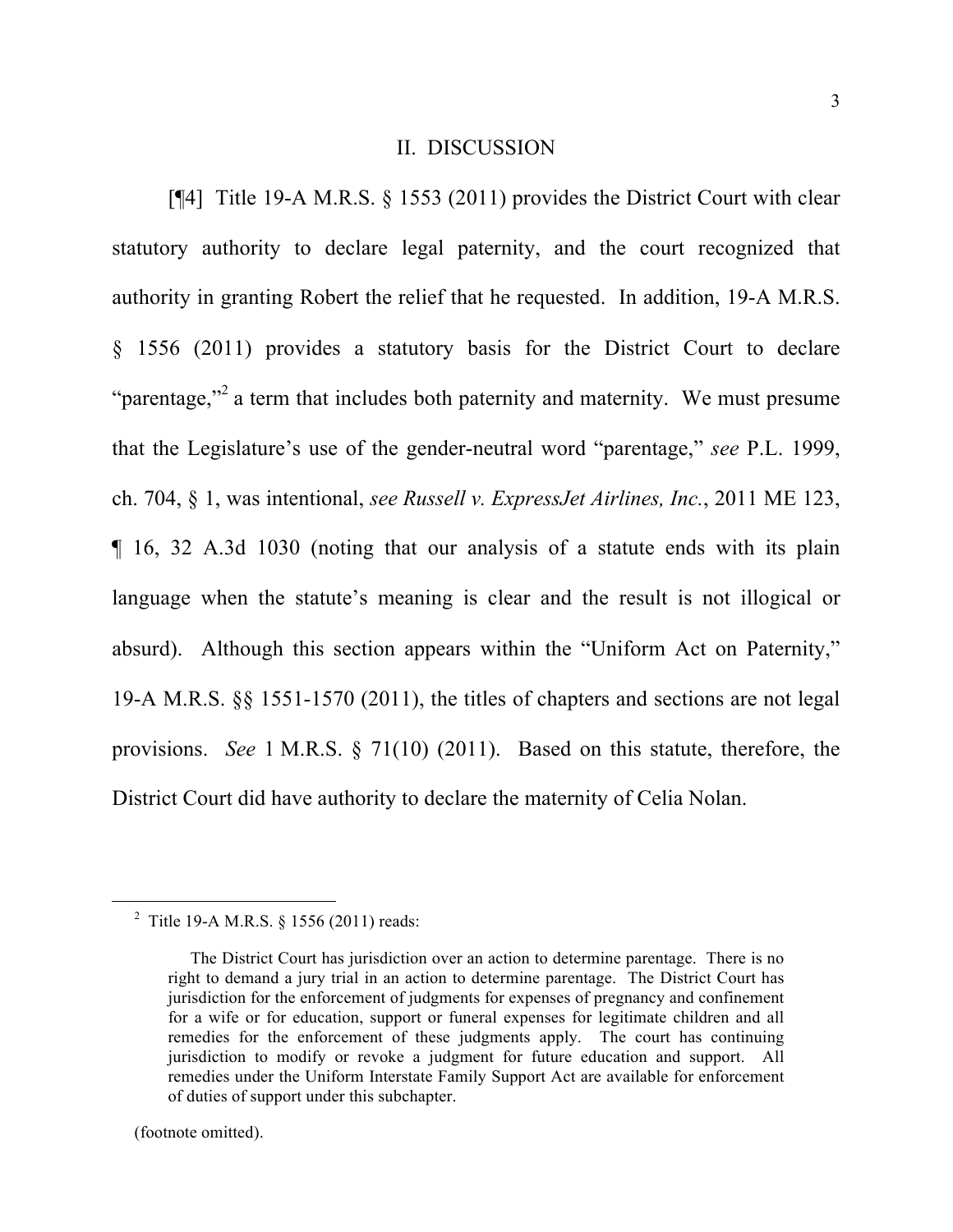[¶5] In the context of an undisputed case like this one, when individuals here, the genetic parents—seek a judgment declaring their legal parentage, and the other parties—the gestational carrier and her husband—have specifically asserted that they do not wish to be recognized as the child's parents, the court is authorized to determine that the individuals are the parents of the child and thereby that the gestational carrier and her husband are not the parents of the child. There is no need for additional proceedings. 3 *Cf. Raftopol v. Ramey*, 12 A.3d 783, 787-791 (Conn. 2011) (holding that, pursuant to Connecticut law, a gestational carrier lacked parental rights such that termination of those nonexistent rights was not a prerequisite to determining another's parental status). The combined effect of declaring Celia Nolan to be the mother and Robert Nolan to be the father of the child will be that the LaBrees are not the parents of the child.

[¶6] The parties to this action agree that such a declaration is the appropriate relief. We therefore have no occasion to consider here how to analyze a case in which the parties do not agree. $4$ 

[¶7] Finally, the Nolans were not required to join the Department of Health and Human Services as a defendant because they are not requesting an order

 $\overline{a}$ 

<sup>&</sup>lt;sup>3</sup> Our decision in this regard addresses only legal parentage, and assumes that all interested parties have been afforded due process.

<sup>&</sup>lt;sup>4</sup> Because we grant the Nolans the relief they seek, we do not consider or address their constitutional argument.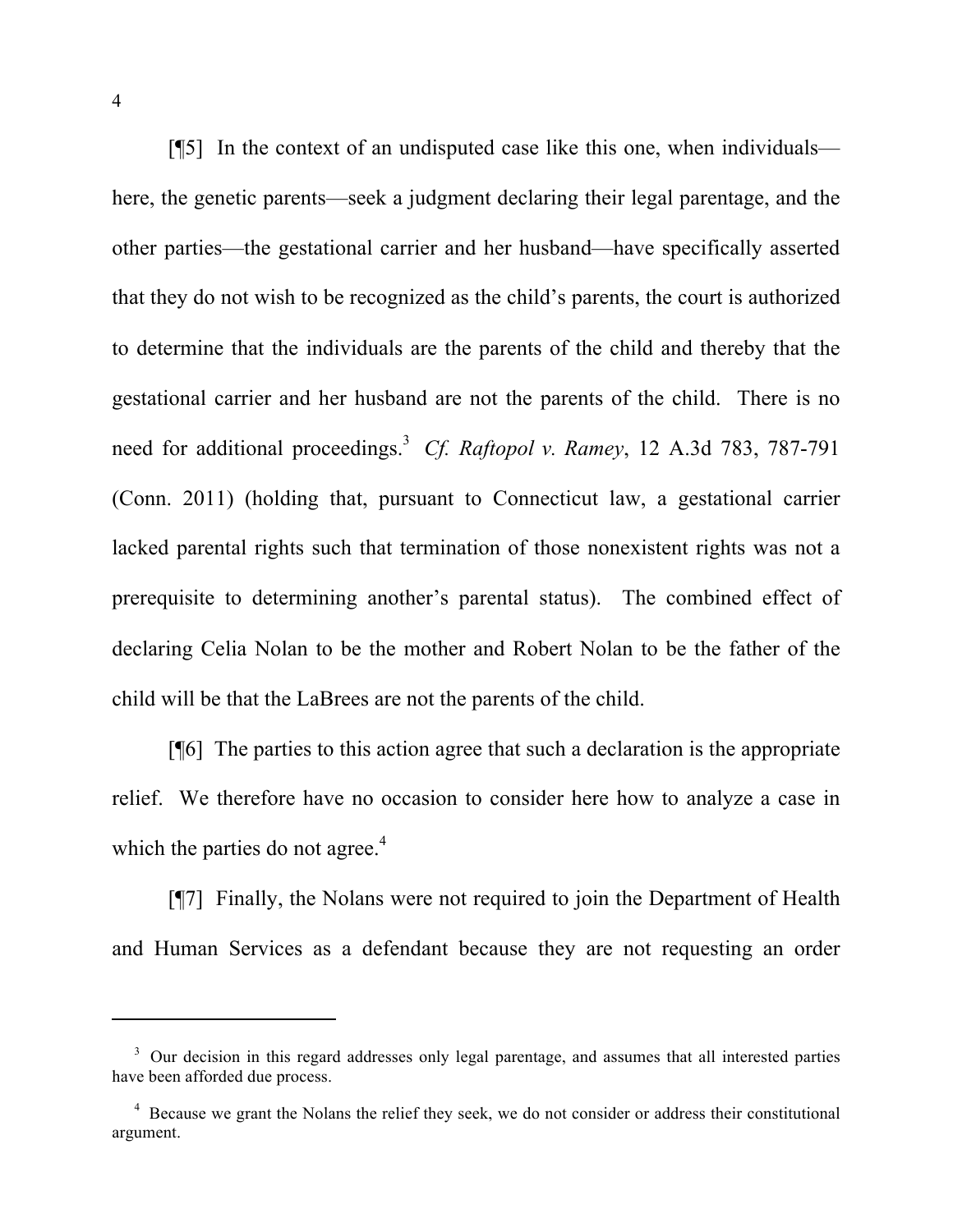directing the Department to act. Through this action, the Nolans sought a judgment of parentage, which they intend to submit to the Department with a request that the child's birth certificate, which currently lists the LaBrees as the parents, be corrected. Only if the Department refuses to do so, and the Nolans seek judicial relief, will the Department need to be named as a party.

The entry is:

Judgment vacated in part. Remanded to the District Court for a judgment that Celia Nolan is the mother of the child, and that the LaBrees are not the parents of the child.

## **On the briefs:**

Christopher M. Berry, Esq., and Judith M. Berry, Esq., The Law Office of Judith Berry, Gorham, for appellants Robert and Celia Nolan

Charles W. Hodsdon II, Esq., Bangor, for appellees Kristen and Jeffrey LaBree

Patricia A. Peard, Esq., and Kai W. McGintee, Esq., Bernstein, Shur, Sawyer, & Nelson; Mary L. Bonauto, Gay & Lesbian Advocates & Defenders, Boston, Massachusetts; and Donald C. Cofsky, Esq., and Judith Sperling-Newton, Esq., American Academy of Reproductive Technology Attorneys, Washington, District of Columbia, for amici curiae American Society for Reproductive Medicine, American Academy of Assisted Reproductive Technology Attorneys, RESOLVE: The National Infertility Association, American Fertility Association, New England Fertility Society, Reproductive Science Center of New England, Boston IVF, and Society for Assisted Reproductive Technology